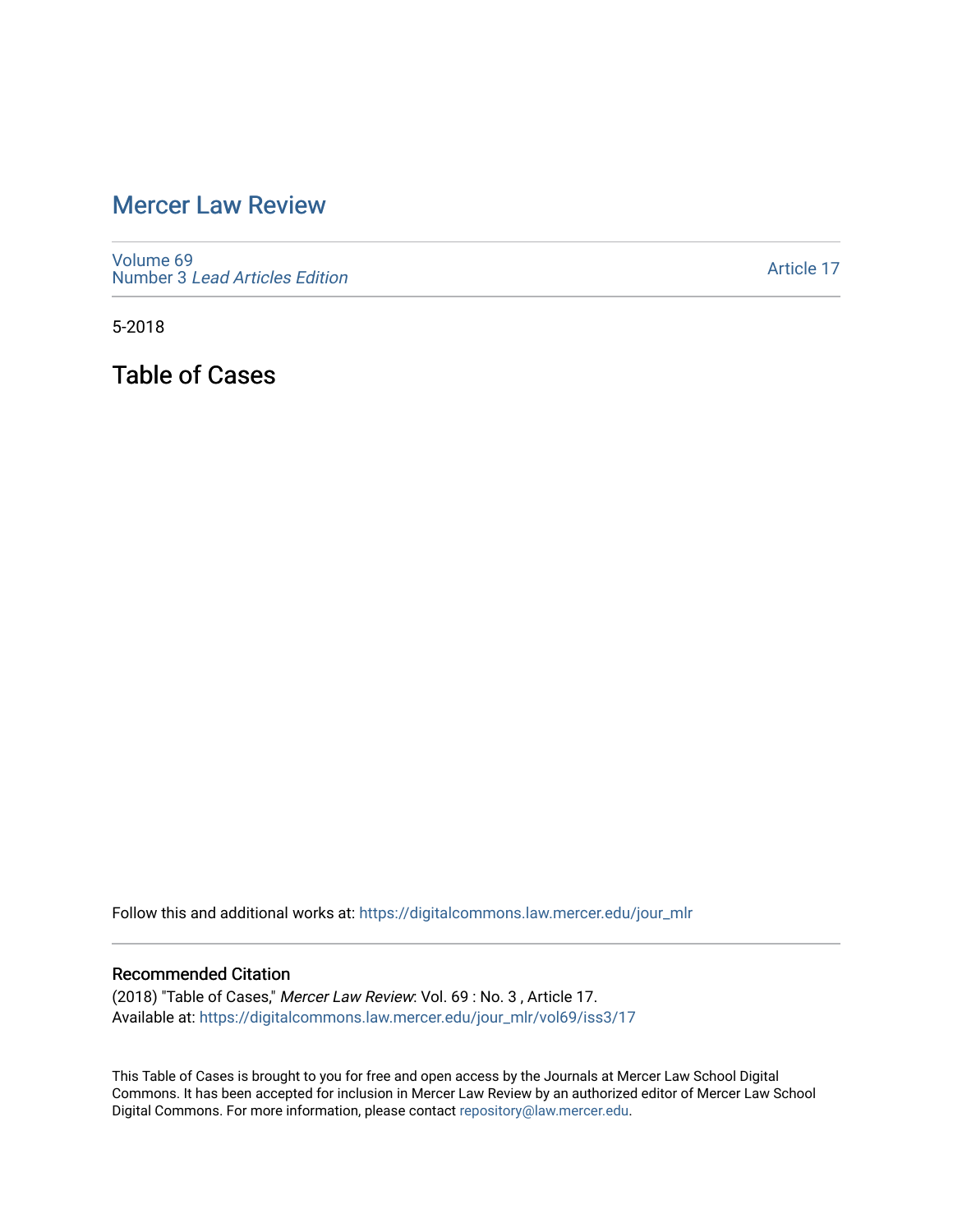# **Table of Cases**

Ake v. Oklahoma, **697** Argersinger v. Hamlin, **699** Bearden v. Georgia, **980** Berger v. United States, 754 Brady v. Maryland, **757, 759** Common Cause v. Kemp, 947 Commonwealth v. Agbanyo, 704 Cusumano v. Microsoft Corp., **801** Disciplinary Counsel v. Sporn, **880** Elonis v. United States, **918** Garcia v. Bunnell, 704 Gideon v. Wainwright, **699** Hale v. Gibson, **706** Hoffman v. Maryland, **951** Husted v. **A.** Philip Randolph Institute, **962** In re Handy, **880** In re Howe, **880** Jones v. Barnes, **708** Khouzam v. **AG** of the United States, **886** Mann v. Reynolds, **702** Mapp v. Ohio, **907** McCoy v. Louisiana, **736,** 740 McWilliams v. Dunn, **697** Michigan State **UAW** Community Action Program Council v. Secretary of State, **950** Morris v. Slappy, **701** New York Central **&** Hudson River Railroad Co. v. United States, **828** New York v. Ferber, **973** Newton v. Rumery, **881** Ortiz v. City of Philadelphia Office of City Commissioners Voter Registration Division, 954 Padilla v. Kentucky, **772,** 840, **876**

Paroline v. United States, **975** People v. Estrada, **929** People v. Linares, **707** People v. Olguin, **928** Philip Randolph Institute v. Husted, **956** Plumlee v. Masto, **703** Siers v. Ryan, **702** State v. Bowen, 704 State v. Cheeseboro, **931** State v. Skinner, **936** Strickland v. Washington, **701** United Kingdom v. Trustees of Boston College, **802** United States v. Aguilar, **827** United States v. Bey, **932** United States v. Clase-Espinal, 864 United States v. Cronic, **700** United States v. Danser, **978** United States v. FedEx Corp., **827** United States v. Griffiths, **702** United States v. Hernandez, **869** United States v. Julian, **978** United States v. Laney, **978** United States v. McDaniel, **975** United States v. O'Connor, **705** United States v. Osman, **968** United States v. Rogers, **977** United States v. Stuckey, **930** United States v. Wilson, **930** Wesley v. Collins, **955** Williams v. Osser, **956**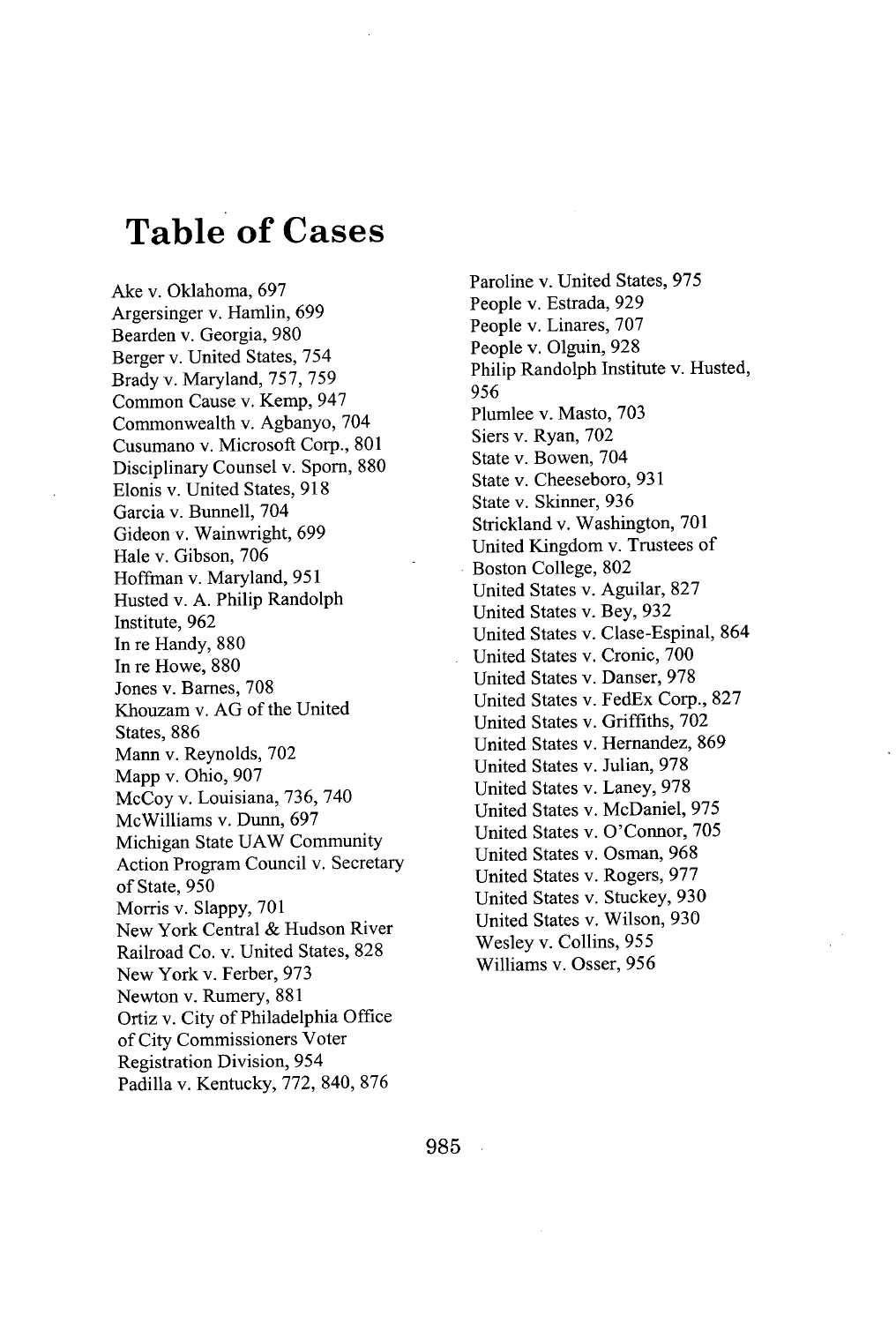### *"Georgia's Oldest Law Review"*

*Mercer Law Review* is published four times a year: Fall, Winter, Spring, and Summer. Since its inception in 1949, *Mercer Law Review* has served as an invaluable aid to practitioners as well as providing a great service to the academic community.

This year's issues:

- Volume **69,** Number **1: ANNUAL** SURVEY OF **GEORGIA** LAW-A review of recent decisions in major areas of Georgia Law. This year's Survey consists of eighteen survey articles, including Administrative Law, Commercial Transportation, Criminal Law, Evidence, Real Property, and Trial Practice and Procedure. This year's Survey also includes a Special Contribution article detailing recent changes in premises liability and apportionment of fault.
- Volume **69,** Number 2: ARTICLES-An open forum for the exploration of topics of current interest. The articles in this year's publication include one analyzing the constitutionality of a sub-clause of Georgia's business venue statute, as construed in **2016,** and another exploring the constitutionality of Georgia's anti-SLAPP statute. Additionally, this edition includes an article about the future and importance of a key tool in the struggle for racial equity-federal habeas corpus as a post-conviction remedy, and another critically analyzing the health insurance system's effects on small businesses.
- Volume **69,** Number 3: **LEAD** ARTICLES-Lead Articles Symposium on "Disruptive Innovation in Criminal Defense." This Symposium explores existing and imaginable innovations in criminal defense that would depart from, and ideally disrupt, conventional ways of doing things. The speakers were invited to examine and propose innovations in individual representations, in the broad-scale delivery of legal services, and at other levels. In other words, this Symposium asks what can be done differently that will make a difference in criminal defense. Additionally, it explores the legal, political, and other barriers to innovation. Finally, the Symposium considers the implications of this inquiry for teaching and scholarship.
- Volume 69, Number 4: ELEVENTH CIRCUIT SURVEY-A review of recent decisions in major areas of federal law in the Eleventh Circuit. The survey consists of articles on Admiralty, areas of federal law in the Eleventh Circuit. The survey consists of articles on Admiralty,<br>Bankruptcy, Class Actions, Commercial Transportation, Electronic Discovery, Employment<br>Discrimination, Environmental Law, Evidence
- Cumulative Index-As a service to the Review's readership, the Mercer Law Review published a cumulative index covering Volumes **1-56.** The Index is divided into seven sections: an Author Index; an Index to the Annual Survey of Georgia Law; an Index to Former Fifth Circuit and Current Eleventh Circuit Law; a Table of Cases Noted; a Title Index to Leads and Articles Edition; a Title Index to Student Comments and Notes; and a Topical Index to Lead **&** Articles Editions, Special Contributions, and Student Articles.

#### To enter your subscription **mail the form below to: Mercer Law Review Mercer University Macon, Georgia 31207**

**Please enter my subscription to the Mercer Law Review as follows:**

| <b>Contract Contract</b> |  |
|--------------------------|--|
|                          |  |

\*GEORGIA RESIDENTS **PLEASE ADD** APPLICABLE **SALES** TAX. Please make checks payable to Mercer Law Review.

| <b>NAME</b>    |                          |
|----------------|--------------------------|
| <b>ADDRESS</b> | <b>COUNTY</b>            |
| CITY           | <b>STATE</b><br>ZIP CODE |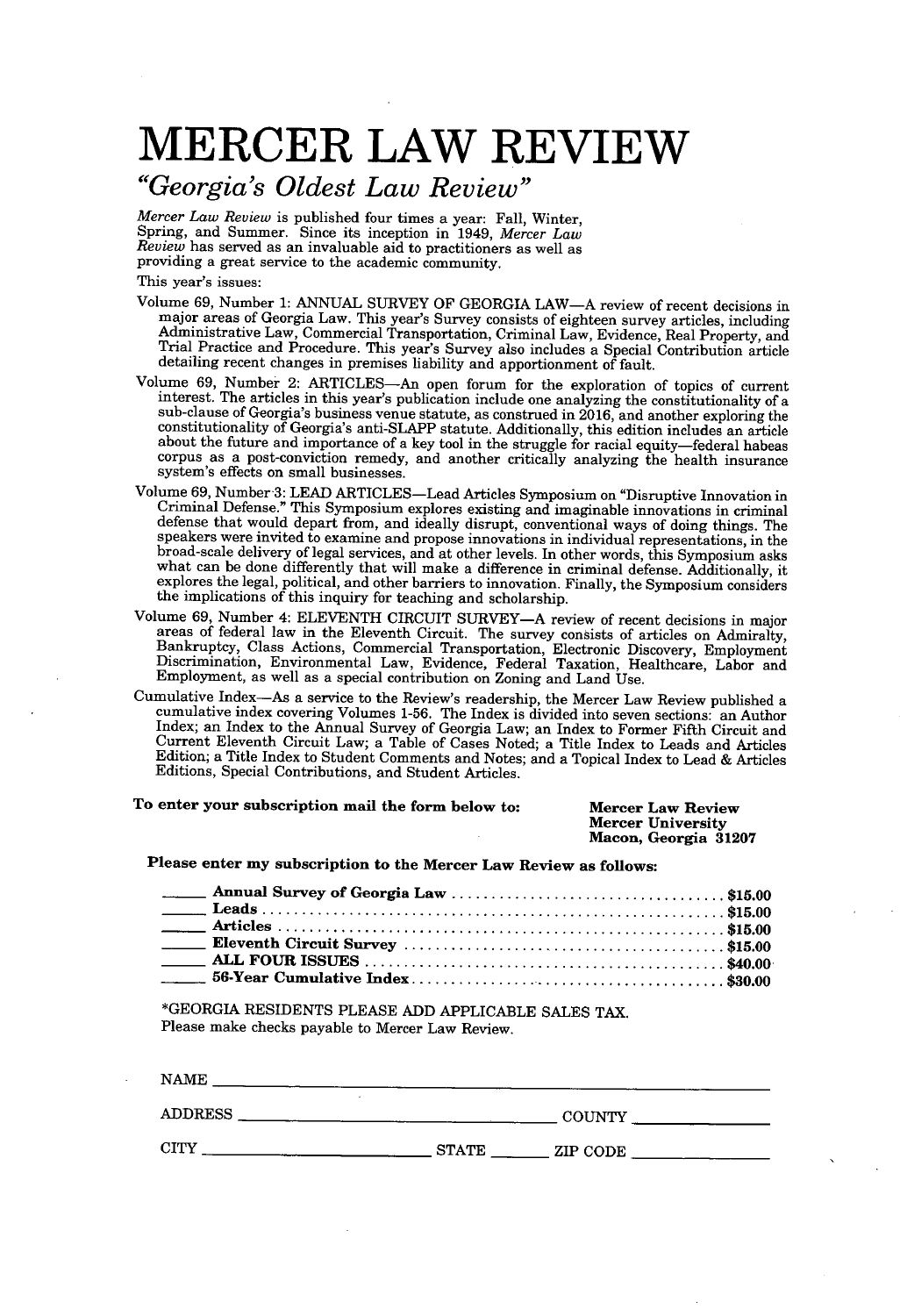**VOLUME LXIX 2018**



## WALTER F. **GEORGE SCHOOL** OF LAW MERCER UNIVERSITY **MACON, GEORGIA**

COPYRIGHT @ **2018** WALTER F. **GEORGE SCHOOL** OF LAW, MERCER UNIVERSITY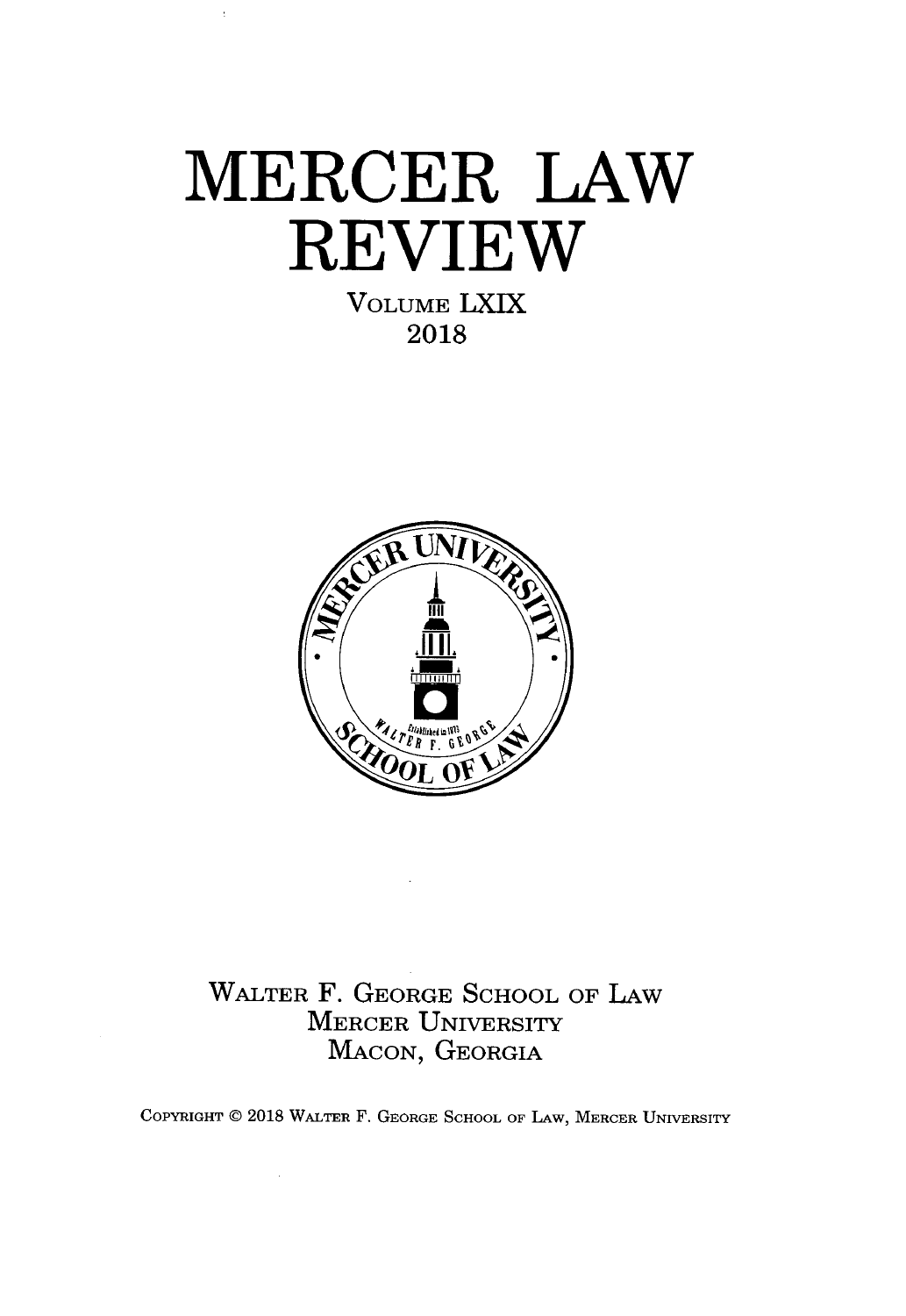#### **MERCER UNIVERSITY SCHOOL OF LAW**

- **GENERAL INFORMATION.** *Mercer Law Review* is edited and published **by** students of the Mercer University School of Law. *Mercer Law Review* was founded in 1949. It is the oldest continually published law review in Georgia.
- *IssuEs. Mercer Law Review* (ISSN **0025-987X)** is published four times a year: *Annual Survey of Georgia Law (Fall), Articles* (Winter), *Lead Articles* (Spring), and *Annual Eleventh Circuit Survey* (Summer). The issues appear, respectively, in January, March, May, and July. Copies are available at **\$15.00** for survey volumes and **\$15.00** for Leads and Articles volumes.
- **SUBSCRIPTIONS.** Annual subscriptions are available to all four issues (\$40.00), to the *Annual Survey of Georgia Law* **(\$15.00),** to the *Annual Eleventh Circuit Survey* **(\$15.00),** and to both Survey issues **(\$30.00).** Subscriptions are payable in advance and are renewed automatically unless notice to the contrary is received **by** August 1st. Single copies of the Lead and Articles issues are available at **\$15.00** each. Subscriptions to only the Lead and Articles issues are not available. Single copies of the Survey issues are available at **\$15.00** each; orders must be clearly marked "Single Copy." Georgia residents should add the appropriate state, local, and special district taxes. **All** domestic subscriptions are sent via periodicals mail. Foreign subscriptions are sent via surface mail. Subscribe online at http://www.law.mercer.edu/academics/law review/subscribe.cfm
- **BACK** IssuEs, **REPRINTS, AND MICROFILM.** For back stock, reprints, or microfilm of *Mercer Law Review,* contact: William **S.** Hein **&** Co., Inc., **1285** Main Street, Buffalo, NY 14209 or call **(800) 828-7571** or **(716) 882-2600.**
- **MISSING AND IMPERFECT** COPIEs. Replacement copies will be sent to subscribers who report missing or imperfect copies of *Mercer Law Review* within six months of the publication date. Mercer Law Review regrets that it cannot replace copies not reported missing or imperfect within six months of publication.
- **CORRESPONDENCE.** Unless indicated otherwise, please address all correspondence to: Publishing Coordinator, Mercer Law Review, Mercer University School of Law, Macon, Georgia **31207,** or contact us at our e-mail address lawreview@mercer.edu or visit our website: http://www.law.mercer.edu/ academics/lawreview/index.cfm. You may also phone the Editorial Board at **(478)** 301-2624 or our Business Office at **(478) 301-2622.**
- **POSTMASTER:** Send change of address to: Publishing Coordinator, Mercer Law Review, Mercer University School of Law, 1021 Georgia Avenue, Macon, Georgia **31207.**
- **PERIODICALS POSTAGE PAID AT MACON, GEORGIA, AND AT ADDITIONAL MAILING OFFICES.**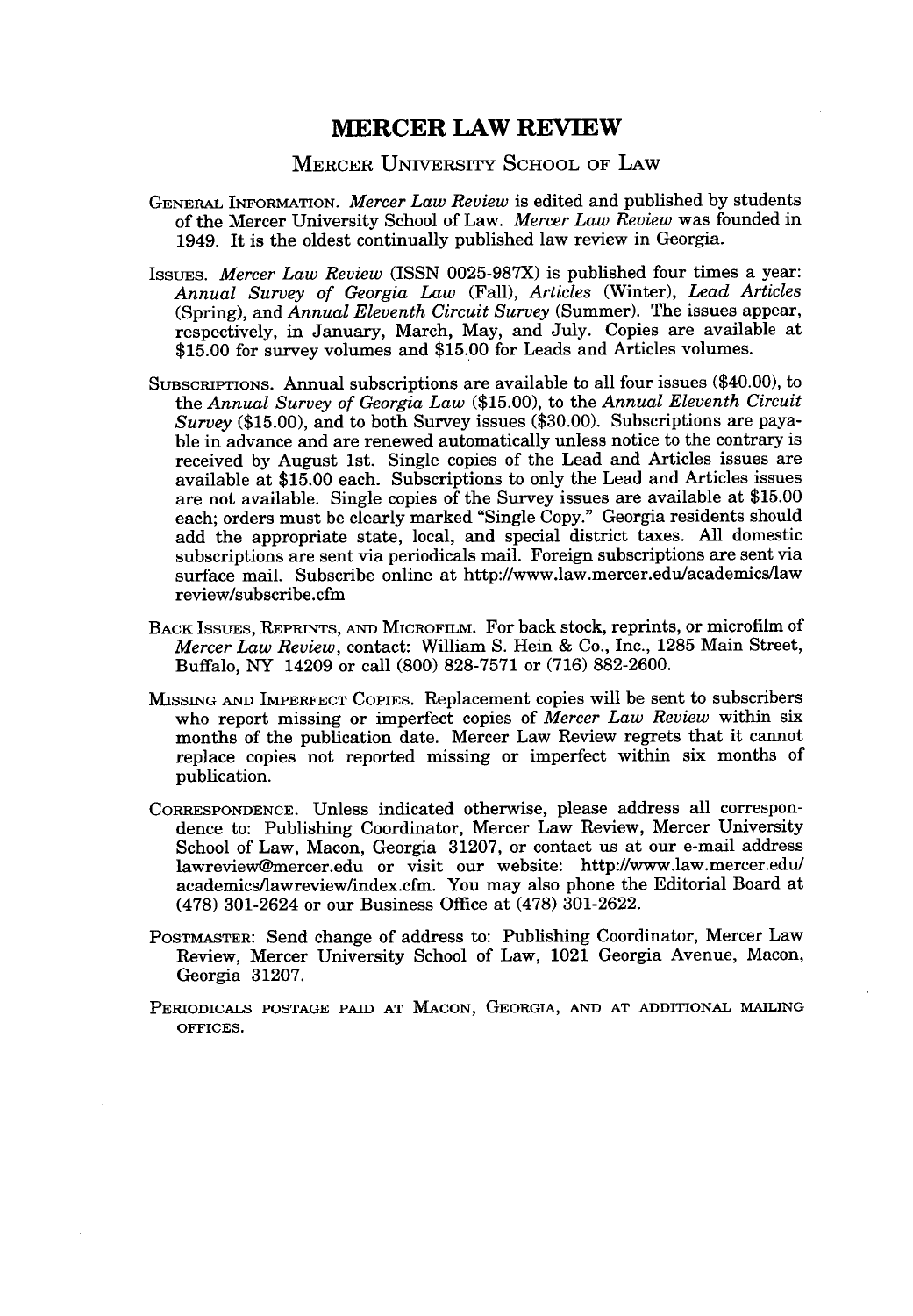#### MERCER UNIVERSITY **SCHOOL** OF LAW

- UNSOLICITED **MANUSCRIPTS.** *Mercer Law Review* welcomes the submission of unsolicited manuscripts. Submissions should be triple-spaced. Citations should conform to THE **BLUEBOOK** (20th ed. **2015).** Please enclose a self-addressed, stamped envelope for acknowledgment. *Mercer Law Review* will endeavor to notify authors of its decision within six weeks. Manuscripts will not be returned unless sufficient return postage is included with the original submission. Please address unsolicited manuscripts to: Articles Editor, Mercer Law Review, Mercer University School of Law, Macon, Georgia **31207.** Unsolicited manuscripts can be submitted online at http://  ${\tt www.law.mercer.edu/academics/lawreview/index.cfi}$
- MIcRoronus. Microform reproductions of all volumes *of Mercer Law Review* are available from University Microfilms International, **300** North Zeeb Road, Ann Arbor, Michigan 48106, or **30/32** Mortimer Street, London WIN 7RA, England.
- **PERMISSION TO REPRINT FOR EDUCATIONAL USE ONLY.** Except where otherwise expressly provided, *Mercer Law Review* and the author of each article, casenote, or comment in this issue of *Mercer Law Review* grants permission to duplicate that article, casenote, or comment for educational use, provided that **(1)** copies are distributed at or below cost; (2) the author and *Mercer Law Review* are identified; and **(3)** proper notice of copyright is affixed to each **copy.**
- CARL **VINSON MEMORIAL LECTURE.** The annual Carl Vinson Memorial Lecture Series was created in **1982** in honor and memory of the Honorable Carl Vinson, a distinguished alumnus of the Mercer Law School who served his country for **fifty** years as a member of Congress. The purpose of the Lecture Series is to provide lectures of the very highest quality on legal and lawrelated subjects for the students and faculty of the law school, alumni and friends of the School of Law and Mercer University, and the general public. The Vinson Lectures are periodically published in *Mercer Law Review.*
- MERCER LAw REVIEw ASSOCIATION. **All** alumni of *Mercer Law Review* are members of the Mercer Law Review Association. Friends of *Mercer Law Review* may become adjunct members of the Mercer Law Review Association **by** application.
- **DISCLAIMER OF** OPINION. Opinions expressed in any part **of MERCER LAw** REvIEw are those of the individual contributors and are not presented as the views of Mercer Law Review, Mercer University School of Law, or Mercer University.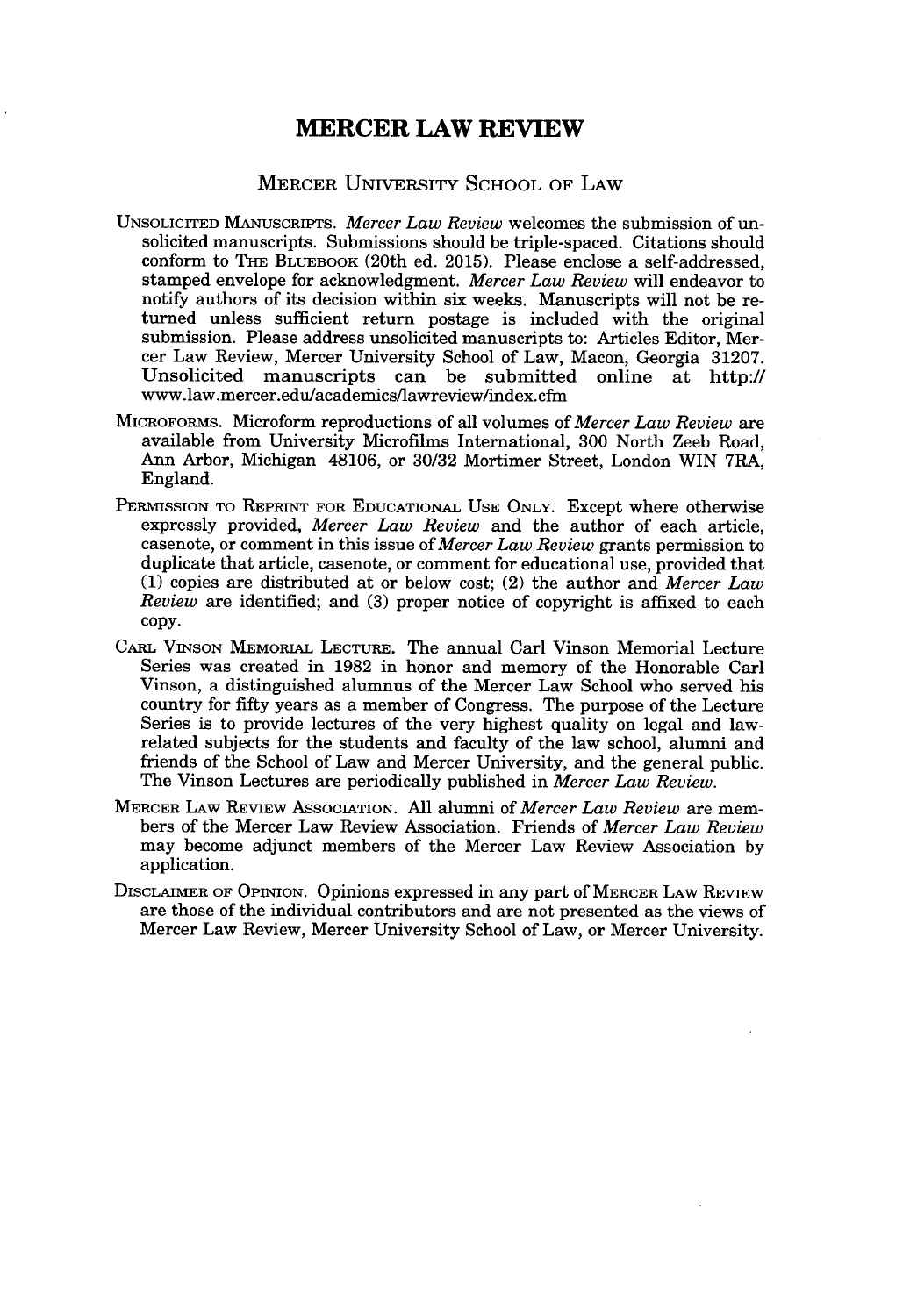#### **MERCER UNIVERSITY SCHOOL OF LAW**

- **GENERAL INFORMATION.** Mercer University School of Law is located in Macon, Georgia, **80** miles south of Atlanta. Mercer Law School has been graduating practice-ready lawyers who uphold the highest ideals of the legal profession since **1873.** Our distinguishing attributes include the deliberate choice to be smaller, the innovative curriculum that focuses on preparing students for practice, the excellent and accessible faculty and staff, and the close-knit culture that makes learning enjoyable and success attainable.
- **DEGREES AWARDED.** The study of law at Mercer University School of Law consists of a three-year program directed toward the **J.D.** degree. **A** joint **J.D.-M.B.A.** program is offered in conjunction with Mercer's Stetson School of Business and Economics. In addition, the law school offers a Business *Certifi*cate Program and a Legal Writing Certificate Program. Please see our website for more details at www.law.mercer.edu.
- **ADMISsIoNs.** As a top provider of legal education, Mercer Law School is selective in admissions. Our process aims to select from the applicant pool students who will contribute to our academic community during their three years of legal education and, ultimately, to society and the legal profession. At Mercer Law School, we consider many factors in evaluating an applicant's potential both in law school and for becoming a competent and ethical attorney. Some of these factors include a **LSAT** score, undergraduate **GPA,** grade trends, letters of recommendation, personal statement, employment history, undergraduate course of study, community and military service, advanced degrees, leadership ability, personal hardships, and other relevant background information. Persons interested in applying for admission to the Mercer University School of Law may access information at www.law.mercer.edu or email the Admissions Office at admissions@law.mercer.edu.
- LAw **LIBRARY.** The Furman Smith Law Library has a staff of thirteen, including six professional librarians. The librarians provide extensive instruction in both print and electronic research as part of the curriculum. The library's collection includes over **350,000** volumes in books and microforms as well as a wide array of legal and non-legal electronic resources. Carrels, tables, soft seating, "smart" study rooms and a technology lounge are available to law students. Throughout the library and law school, students have wireless access to the library and law school network via their personal laptops. The library's web site features an extensive collection of annotated links to Georgia and federal legal research materials. For more information about the library visit www.law.mercer.edullibrary.
- CAREER **SERVICES OFFICE.** Employers who are interested in interviewing students and graduates of the Mercer University School of Law are invited to contact the Career Services Office. Upon request, the Career Services Office will be happy to forward resumes, arrange on-campus interviews, or assist employers in any other way. Employers may contact the Career Services Office at **(478)301-2615,** via email at careerservices@law.mercer.edu, or post a **job** directly from our website at http://law.mercer.edulcareer/employers/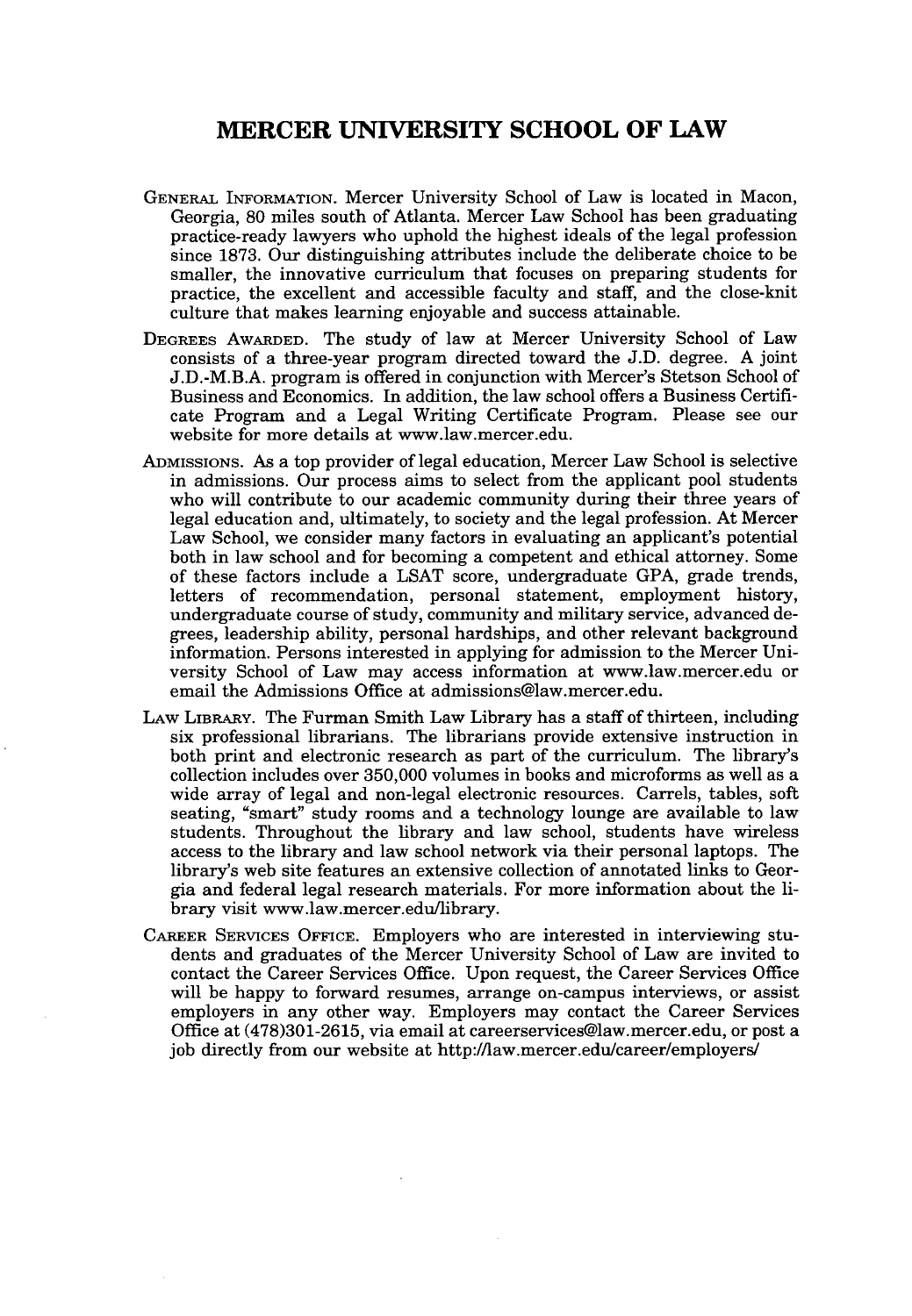*Member of the National Conference of Law Reviews, Inc.*

#### Volume **69** Summer **2018** Number 4

#### **BOARD OF EDITORS**

DAVID **S. CROMER** *Editor in Chief*

KELSEY L. KICKLIGHTER *Senior Managing Editor*

WILLIAM **J.** PRATER *Managing Editor*

**ANNA** L. UsRy *Managing Editor*

BEATRICE **C.** HANCOCK *Eleventh Circuit Survey Editor*

**JESSICA** B. HAYGOOD *Articles Editor*

MORGAN **E. LYNDALL** *Georgia Survey Editor*

**HANNAH** M. **COUCH** *Lead Articles Editor*

**GRETCHEN 0.** CONNICK *Student Writing Editor*

**KATELYN E.** FISCHER *Administrative Editor*

#### **MEMBERS**

ALICIA M. ADAMSON MATTHEw B. BALCER WILLIAM L. BENNETT MICHAEL **C.** BERTHIAUME MATTHEW **C.** BoTOMs BEAu B. BROGDON BRIANA L. CARTER TERRIKA **C.** CRUTCHFIELD M. **CHASE COLLUM** MAGGIE **A.** CROPP **BENJAMIN C. DAVIDSON** MICAH **J. EAST** LAuRA LEIGH Fox

> MARK **JONES** *Faculty Advisor*

**E.** ADDISON GANTT NICHOLAS P. GREER **LEESA** M. GUARNOTTA ABRIANA HORTON **CLAYTON** T. KENDRICK **DANIEL** T. KILFoYLE ERIc F. KRAMER **JESSICA A.** LILL MARY T. **MAHFOUD** ANTONIO **J. MATOS** GABRIEL M. MEDFORD DEVIN K. MOCK ALEx **G.** MYERS

**NATHAN** R. **NICHOLSON** OLVIA K. O'BRIEN WILuAM **Q.** PLArr, IV GIOVANNA SoTo KRYSTA RAE **TATE** AuTumN R. TRIpLETT M. **COLE** WALKER CHRISTINA WALLER NOAH **C.** WEST MATTHEw M. WHITE CATLIN B. WISE ROBERT WRIGHT

**YONNA** WINDHAM SHAW *Publishing Coordinator*